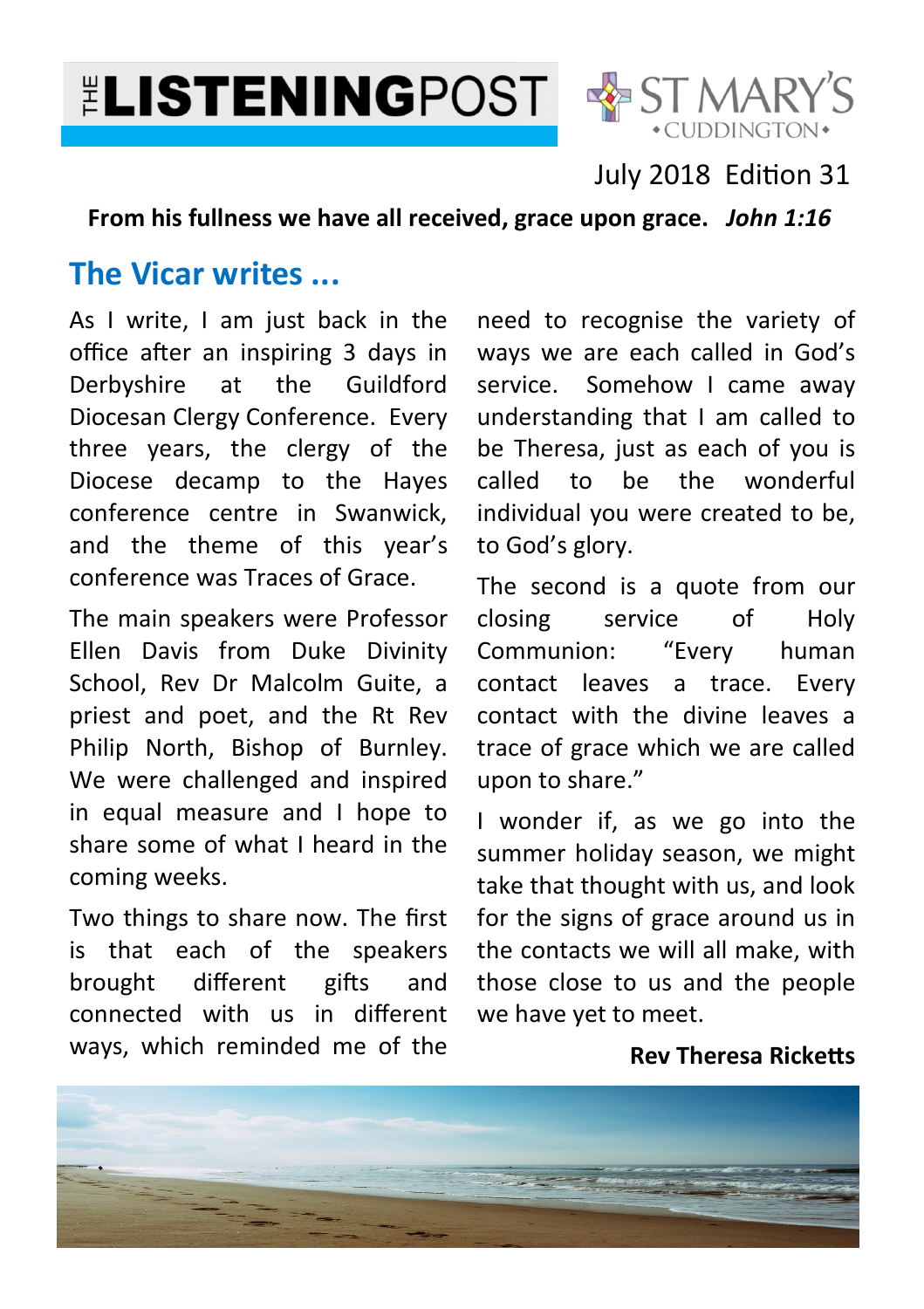## **A use for your used postage stamps**

Although postage stamps are less commonplace than they were, they are still in use and we are still collecting them for The Leprosy Mission.

Leprosy is a disease of poverty but can be cured. It starts by damaging the nerves on the skin's surface, resulting in a loss of sensation. Without pain, everyday activities become hazardous. Unnoticed burns and ulcers can lead to permanent disability, and because grit in the eye cannot be felt, blindness is a common consequence.

Three million people in the world are living with disability due to leprosy, and around 250,000 people are newly diagnosed each year. In 2017 489 patients in Nepal

# received reconstructive surgery

and 238 people in Ethiopia received training and an improved cooking stove. 1,573 patients in Bangladesh were given physiotherapy, 63 reports were published in the local media about leprosy and 1,576 people took part in leprosy orientation programmes. (Source: The Leprosy Mission.)

When you receive letters with stamps on them please remember The Leprosy Mission and recycle the stamps in the box on the left hand side at the bottom of the pigeonholes. Thank you.



## **Trees along St Mary's Road – A bit of history**

Reading about the hornbeam tree behind the choir vestry reminded me of the time in the early 1970s when the vicar felt that we should improve the verge on our side of the road. So Rev Harvey Pentreath organised some saplings and a working party to plant them along the verge from the hornbeam to the lychgate.

We were fortunate to have Ralph Strand in our congregation bringing years of forestry experience, and so they were all properly fed and watered for many months afterwards. Today we can enjoy the results of that morning's work, although Harvey and Ralph are no longer with us.

#### **Rod Clarke**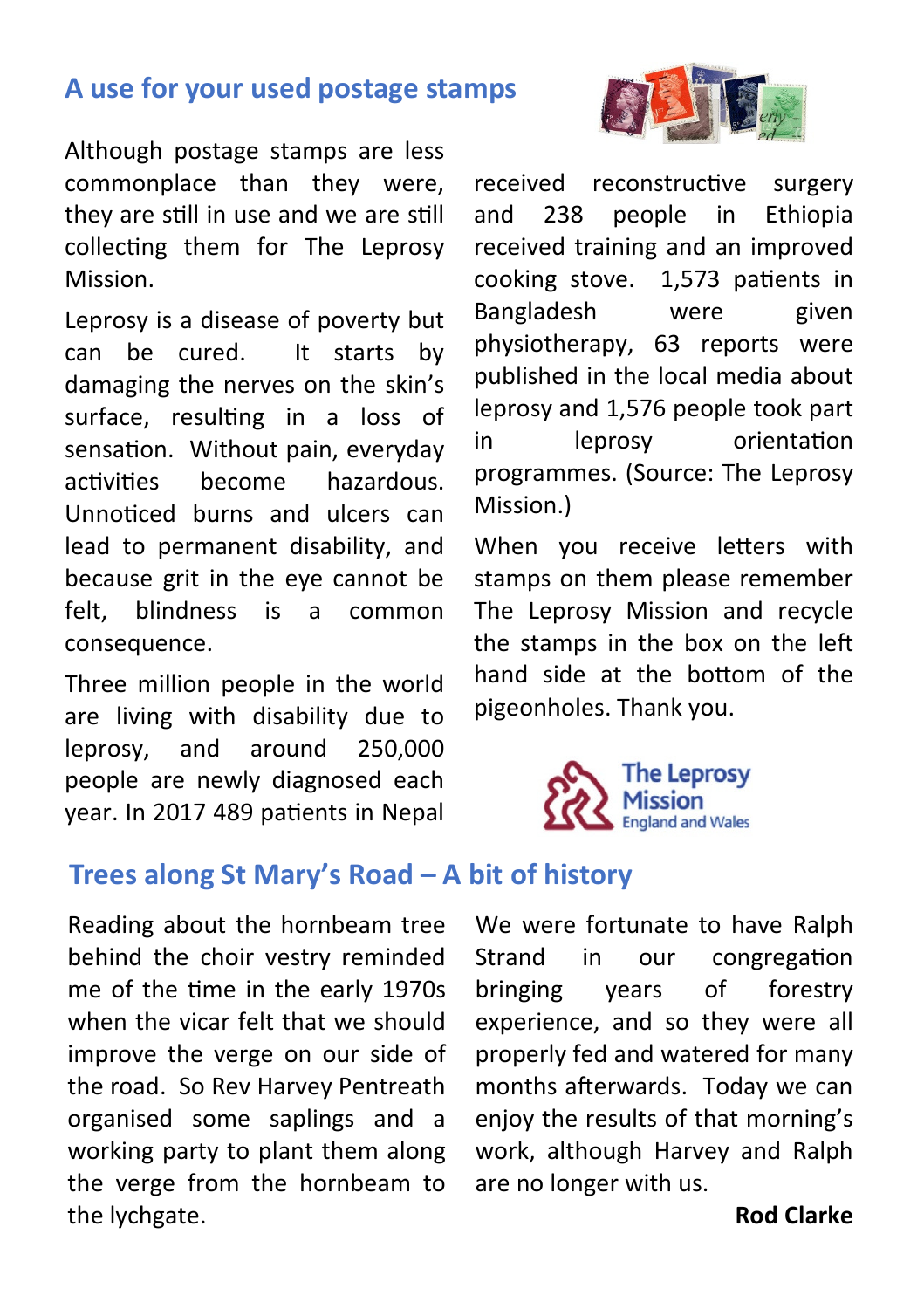## **Heritage Open Day – Saturday 15 September**

St Mary's is planning to participate in the nationwide Heritage Open Days scheme again, on Saturday  $15<sup>th</sup>$  September, 11am-5pm. We could really do with some more people to help as stewards on the day; please have a word with my father or me if you can help, even for just a few hours. A welcoming smile is the only essential qualification.

As usual we plan to have a special display, and this time we'd like to follow the suggested national theme, 'Extraordinary Women', celebrating some of the roles played by women in Worcester Park, Cuddington, Old Malden and North Cheam over the centuries, in the local community and beyond.

We hope to include roles taken by women in local hospitals and other caring institutions, as businesswomen (ranging from a postmistress and postcard publisher to a dairy farmer), and in literature and art. Women have been prominent in local education: the first head teachers of most nearby maintained schools were women, but sadly I have very few photographs of local teachers; can you help with this?

We can begin the story in the Early Iron Age, because excavations in Old Malden have uncovered a quern for grinding corn, and weaving loom weights, giving clues to women's household activities; from more recent times, recipes in *The Cuddingtonian* etc also hint at domestic work which is usually unrecorded.

The 'Extraordinary Women' theme isn't meant to celebrate only women who became famous, but also the commitment of unsung women to their communities and families; please tell me about anyone you think should be included.

At the last Heritage day we had a 'memory wall' where anyone could contribute memories, in advance or on the day, and I'd like to repeat that: so if you would like to send in your recollections  $-$  just a line or two, or something longer – about a local woman who has inspired you – perhaps a teacher, a Guider, someone who launched you on a career path, or a member of your family, I'd be delighted to include them.

> **David Rymill**  *david.rymill@hants.gov.uk*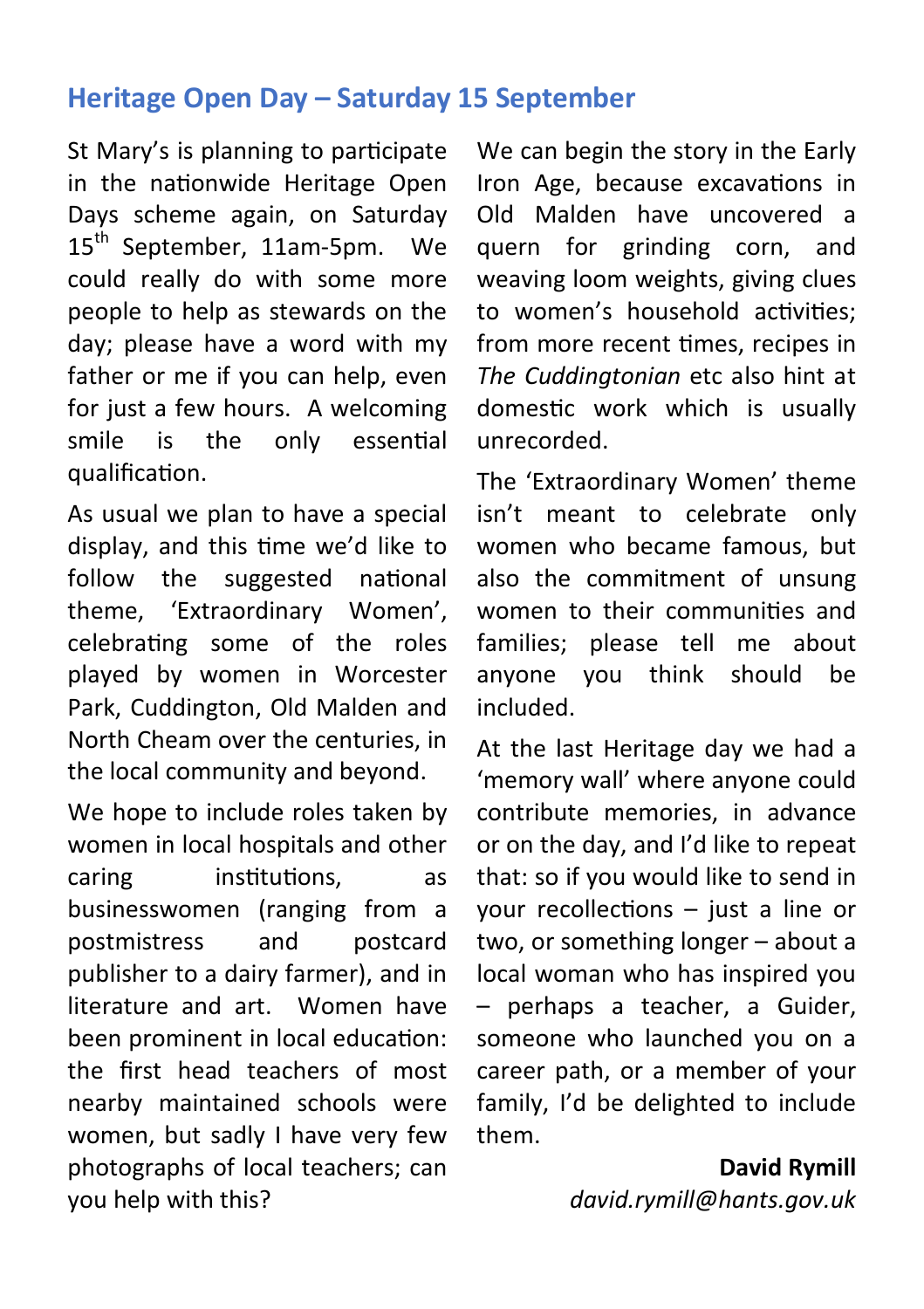## **June burst out all over, in pictures…….**



*The Toddler Group has been "buzzy" making trees and bees*



*At the Great Big Day Out our "Decorate a Free Cup Cake" stall proved popular.*  We ran out after three hours!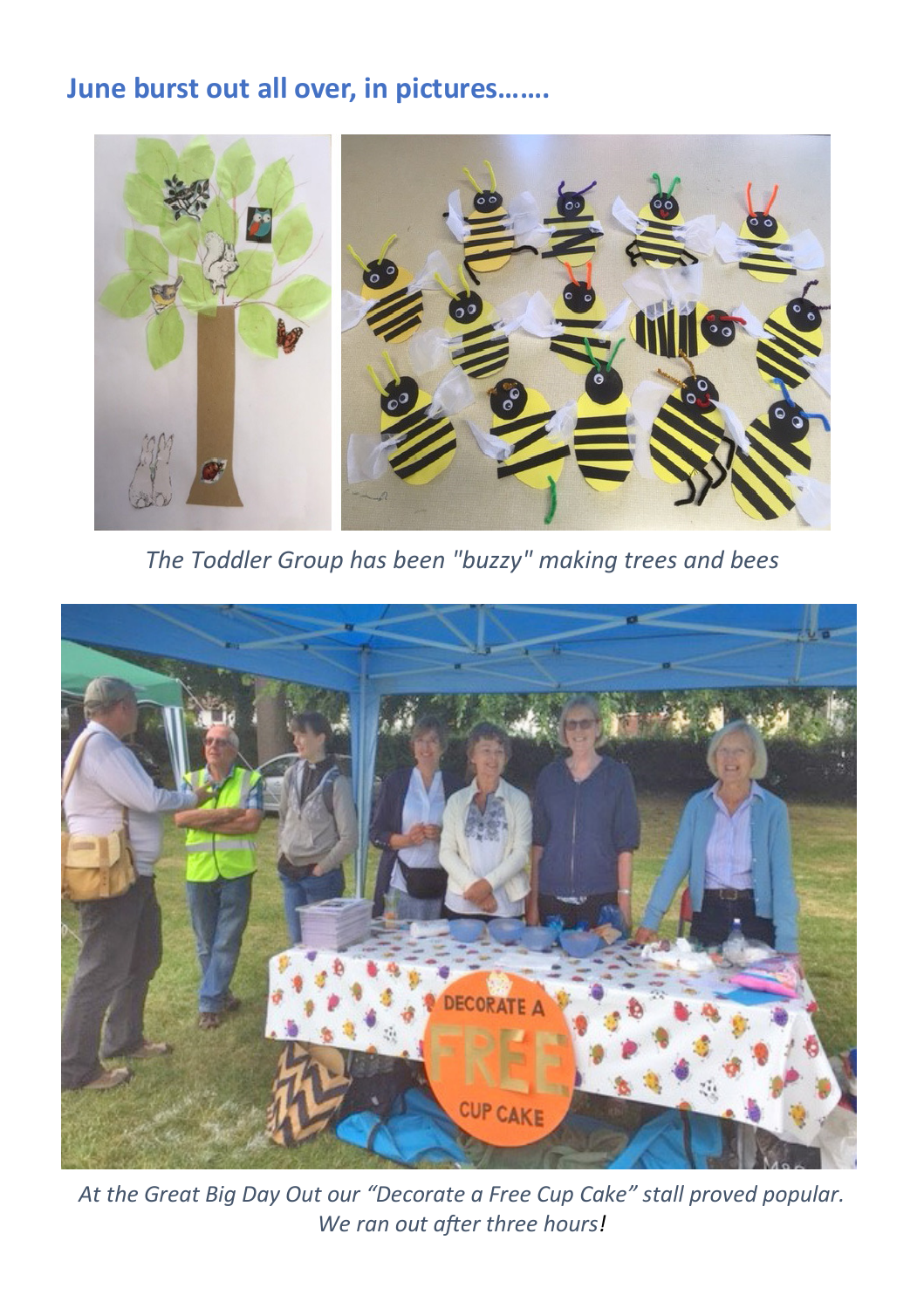

*The Worcester Park Ukulele Group entertained the Thursday Club* 



*While in May the Women's Group held a Breakfast to celebrate the Royal Wedding*